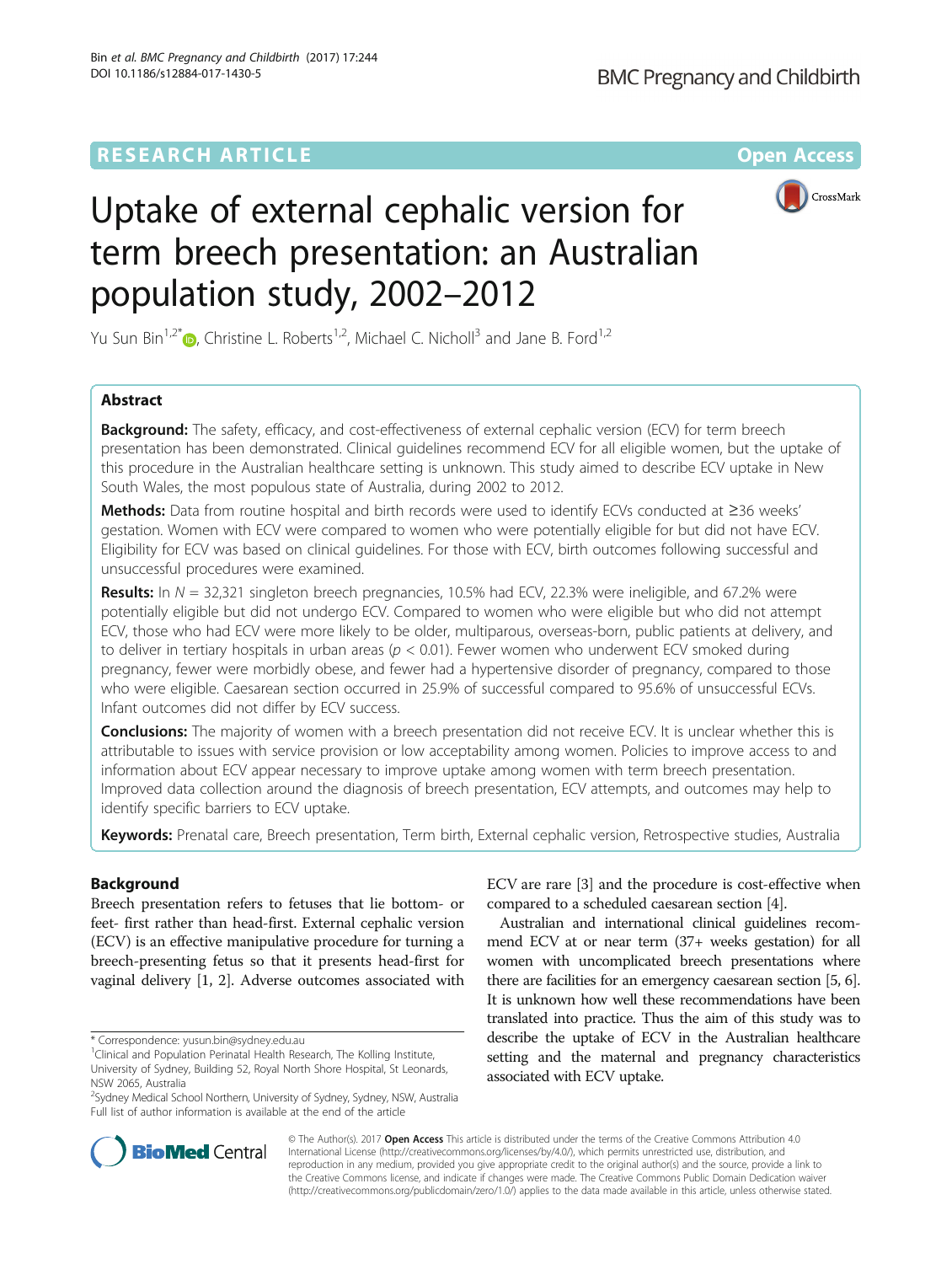# <span id="page-1-0"></span>Methods

## Data sources

New South Wales (NSW) is the most populous state in Australia with approximately 93,000 births each year [\[7](#page-6-0)]. Data for this study came from four routine population health datasets in NSW: the Admitted Patient Data Collection (hospital records), the Perinatal Data Collection (birth records), the Perinatal Death Reviews database and the Register of Births, Deaths, and Marriages (death records). The hospital records are a census of discharges, transfers, and deaths in NSW public and private hospitals and day procedure centres. Diagnoses and procedures associated with each hospital record are coded according to the International Statistical Classification of Diseases and Related Health Problems (ICD-10-AM) [[8](#page-6-0)] and the Australian Classification of Health Interventions [[9\]](#page-6-0). The birth records describe all births in NSW of at least 20 weeks gestation or at least 400 g birth weight and are completed by an attending midwife or medical practitioner who records information on maternal health, pregnancy, labour, delivery, and infant characteristics. The state-mandated Perinatal Death Reviews and the Register of Deaths were used to confirm deaths recorded in the hospital and birth records.

The datasets were linked by the NSW Centre for Health Record Linkage using probabilistic record linkage [[10\]](#page-6-0). To preserve privacy, personal identifiers were removed and a linkage key was provided to researchers so

that records could be merged for the current study. Ethics approval for the record linkage and for conducting the study was obtained from the NSW Population Health Services Research Ethics Committee.

These population datasets have been validated: conditions such as pregnancy diabetes and hypertension are coded using a combination of birth and hospital records and are comparable to medical records [\[11, 12](#page-6-0)]; delivery characteristics and other medical conditions identified using these records have been shown to be highly accurate when compared to medical record review [\[13](#page-6-0)–[16\]](#page-6-0).

## Study population

The study population included all women with singleton breech pregnancies at or near term (≥36 weeks) during the 11-year period 1st January 2002 to 31st December 2012. Due to the data structure, the study population was derived by combining: [\[1](#page-6-0)] women who had a record of ECV at ≥36 weeks during pregnancy, and [[2\]](#page-6-0) breechpresenting singleton infants born at ≥36 weeks, taken from birth records (Fig. 1). To examine the uptake of ECV, the population of breech pregnancies were classified retrospectively into 3 groups: [[1](#page-6-0)] women with ECV, [[2\]](#page-6-0) women potentially eligible for ECV, and [\[3](#page-6-0)] women considered ineligible for ECV.

(1) Women with ECV: Women were considered to have undergone ECV if procedure code "16,501 External cephalic version" was found in maternal hospital records

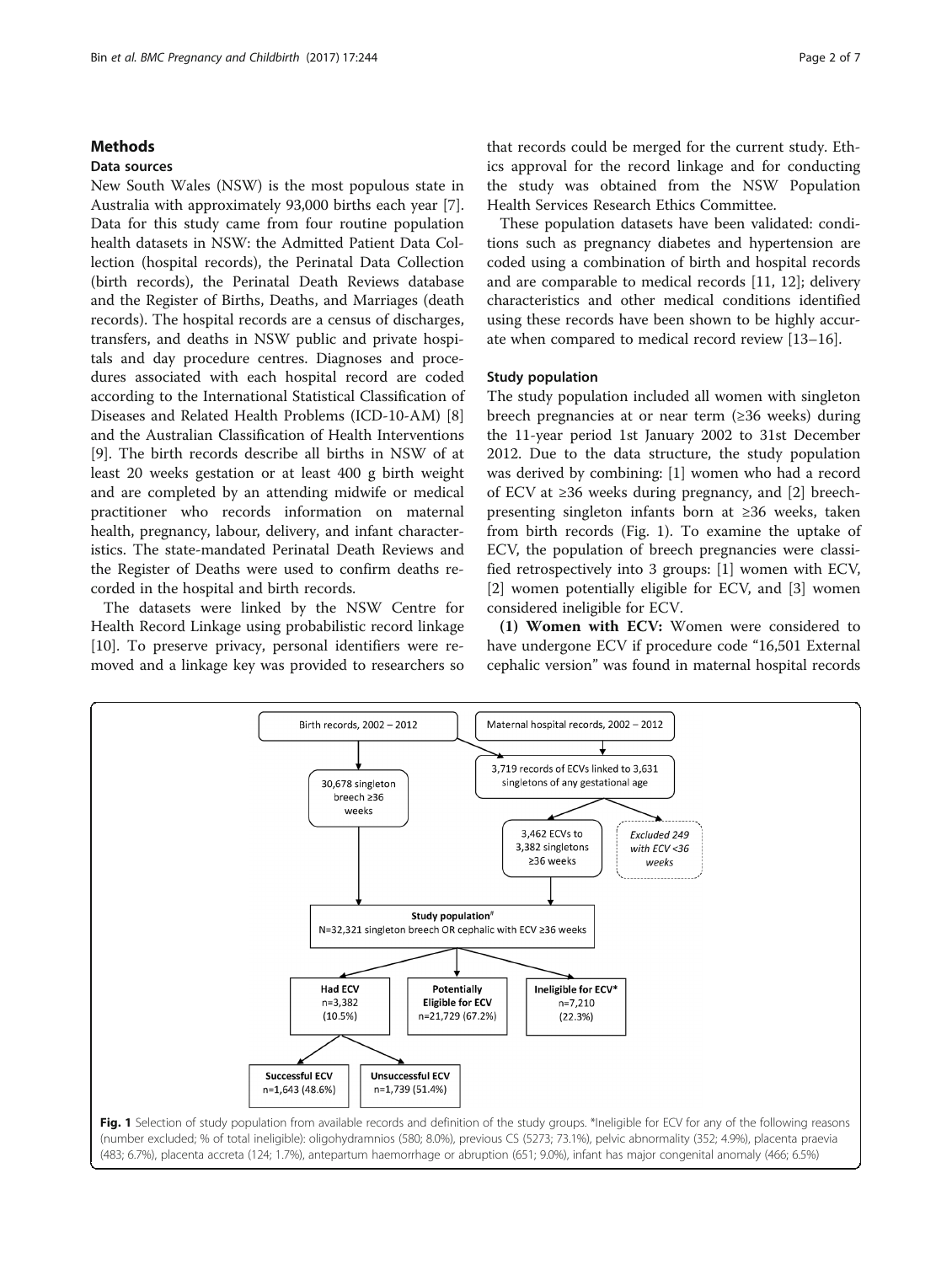during pregnancy and a corresponding infant birth record could be identified. We estimated gestational age at ECV using gestational age from the birth record and the date of ECV from the hospital record. If women had more than one pregnancy during the 11-year study period, all pregnancies were included in the study population. For women with multiple ECVs during the same pregnancy, only the last ECV was described.

(2) Women Eligible for ECV: We categorised women without ECV into those potentially eligible or potentially ineligible for ECV. This retrospective classification was based upon clinical guidelines from the Royal Australian and New Zealand College of Obstetricians and Gynaecologists [[5](#page-6-0)]. Women were considered potentially eligible for ECV if singleton birth was at or near term (≥36 weeks) and if none of the following were recorded in the birth or hospital records: oligohydramnios, antepartum haemorrhage or abruption, previous caesarean section or pelvic abnormality, placenta praevia, placenta accreta, and an infant with major congenital anomalies.

(3) Women ineligible for ECV: Women were considered ineligible for ECV if they had any of the absolute contraindications to ECV listed above.

To examine the maternal and pregnancy characteristics associated with ECV, sociodemographic and health characteristics were taken the hospital and birth records. Maternal hypertension and diabetes were identified according to previously validated algorithms [[11, 12\]](#page-6-0). Patient and hospital type were coded according to previously established categories [\[17](#page-6-0)].

For women who received ECV, birth outcomes for infants were compared between those with successful and unsuccessful ECVs. Since the outcome of ECV was not recorded, we defined 'successful ECV' as cephalic presentation at delivery and 'unsuccessful ECV' as breech presentation at delivery. We acknowledge that these definitions may misclassify a small proportion of fetuses which revert to breech after a successful procedure or spontaneously turn to cephalic presentation after a unsuccessful procedure.

For those women who underwent ECV, we examined birth outcomes by ECV success. These outcomes included gestational age at birth, mode of delivery, perinatal death (fetal and neonatal deaths), neonatal intensive care or special care nursery (NICU/SCN) admission, and Apgar scores <4 at 1 min and <7 at 5 min. All infant outcomes were recorded on the birth record, except perinatal death which also took into account the hospital and death records.

## Statistical analysis

Characteristics of women who underwent ECV and those potentially eligible and ineligible for ECV were tabulated. Since we were mainly interested in women who underwent ECV compared to those potentially eligible for but without ECV, only these groups were directly compared

using chi-square tests for categorical variables and t-tests for continuous variables. Birth outcomes following ECV were tabulated according to ECV success. Differences between the groups were examined using chi-square tests or Fisher's exact test for rare outcomes. There was minimal missing data  $( $0.1\%$ ). All analyses were conducted$ using SAS 9.3 (SAS Institute, NC).

## Results

Of 32,321 singleton breech pregnancies, 10.5% had a record of ECV at or near term, 22.3% were considered ineligible for ECV, and the remaining 67.2% were potentially eligible for but did not undergo ECV (Fig. [1](#page-1-0)). Of those considered ineligible for ECV, the most common reason appeared to be previous caesarean section (73.1%), followed by antepartum haemorrhage or abruption (9.0%), oligohydramnios (8.0%), placenta praevia (6.7%), major infant anomaly (6.5%), pelvic abnormality (4.9%), and placenta accreta  $(1.7\%)$ .

Table [1](#page-3-0) compares the characteristics of women who had ECV to those women potentially eligible for but without ECV, as well as women ineligible for ECV. Nearly half of the women who underwent ECV were had previously given birth (46.2%) compared to only a third of those without a record of ECV (32.5%). Women who had ECV were significantly older and more likely to be overseas-born than women without ECV. Women with ECV had lower rates of smoking, morbid obesity, and hypertensive disorders than women who were eligible but did not have ECV. The two groups did not differ on the rate of diabetes.

ECV was strongly associated with hospital and patient type: 77.7% of women with ECV delivered in a public hospital as a public patient compared to 64.0% of those without ECV; and 45.8% of women who had ECV delivered at an urban tertiary hospital whereas only 25.1% of those without ECV did so.

# ECV attempts and success

Of women who underwent ECV, the majority (97.5%) had only 1 attempt; but a maximum of three attempts in the same pregnancy was recorded. A median of 11.0 days (IQR 4–17 days) lapsed between date of (last) ECV and delivery. Three-quarters of women (75.4%) underwent ECV as public patients. Based on fetal presentation at delivery, the success rate for ECV was 48.6% overall: 36.5% in nulliparous and 62.7% in multiparous women.

# Birth outcomes following ECV

Vaginal birth was achieved by three-quarters (74.1%) of those with successful ECV, whilst persistent breech were delivered mainly by caesarean section (95.6%) (Table [2](#page-4-0)). Earlier gestational age at birth was more common for persistent breech presentation than for successful ECVs, consistent with the high rate of caesarean section in those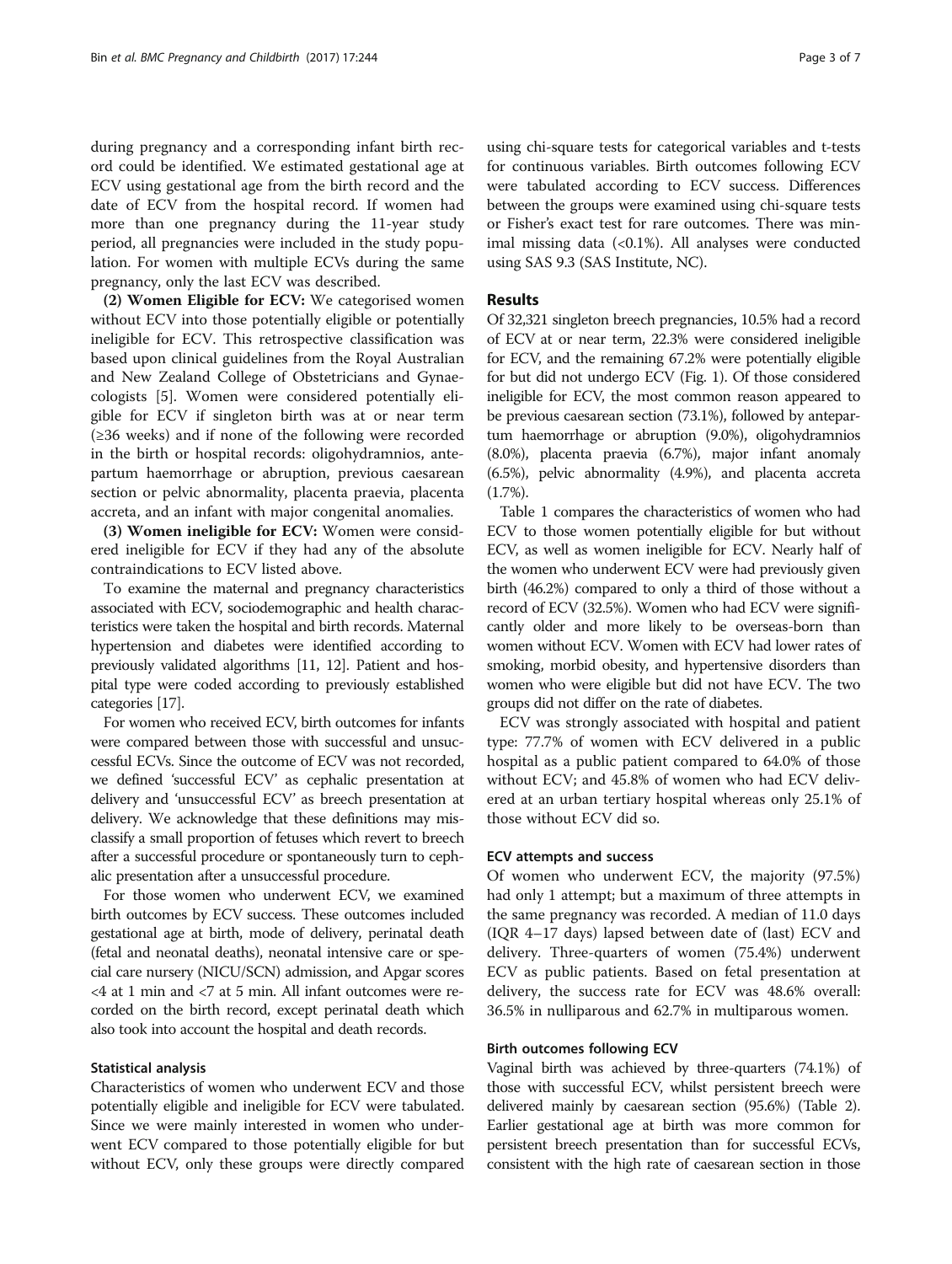| Characteristic                         | ECV at or near Term<br>$n = 3382$ | No ECV but Eligible<br>$n = 21,729$ | No ECV and Ineligible<br>$n = 7210$ | Difference between ECV<br>and Eligible groups |
|----------------------------------------|-----------------------------------|-------------------------------------|-------------------------------------|-----------------------------------------------|
|                                        | $n$ (col%)                        | $n$ (col%)                          | $n$ (col%)                          | Test statistic, p-value                       |
| Gestational age at ECV                 |                                   |                                     |                                     |                                               |
| 36 weeks                               | 1055 (31.2)                       |                                     |                                     |                                               |
| 37 weeks                               | 1239 (36.6)                       |                                     |                                     |                                               |
| 38 weeks                               | 646 (19.1)                        |                                     |                                     |                                               |
| 39 weeks                               | 266 (7.9)                         |                                     |                                     |                                               |
| $\geq 40$ weeks                        | 176(5.2)                          |                                     |                                     |                                               |
| Maternal age (mean, SD)                | 31.6(5.1)                         | 30.5(5.4)                           | 32.5(5.2)                           | $t(4637.8) = 11.56, p < 0.01$                 |
| $\leq$ 20 years                        | 50(1.5)                           | 652 (3.0)                           | 71(1.0)                             | $X^2$ (3)=88.60, $p < 0.01$                   |
| $20 - 35$ years                        | 2312 (68.4)                       | 15,976 (73.5)                       | 4468 (62.0)                         |                                               |
| $\geq$ 35 years                        | 1019 (30.1)                       | 5096 (23.5)                         | 2670 (37.0)                         |                                               |
| Parity                                 |                                   |                                     |                                     | $X^2$ (1)=235.12, $p < 0.01$                  |
| Nulliparous                            | 1819 (53.8)                       | 14,600 (67.3)                       | 1219 (16.9)                         |                                               |
| Multiparous                            | 1562 (46.2)                       | 7100 (32.7)                         | 5990 (83.1)                         |                                               |
| Country of birth                       |                                   |                                     |                                     | $X^2$ (1)=128.15, $p < 0.01$                  |
| Australia                              | 2052 (60.7)                       | 15,286 (70.4)                       | 5067 (70.3)                         |                                               |
| Elsewhere                              | 1330 (39.3)                       | 6443 (29.7)                         | 2143 (29.7)                         |                                               |
| Smoking during pregnancy               | 278 (8.2)                         | 2497 (11.5)                         | 882 (12.2)                          | $X^2$ (1)=31.87, $p < 0.01$                   |
| Morbid obesity                         | 14(0.4)                           | 189 (0.9)                           | 135 (1.9)                           | $X^2$ (1)=7.58, $p < 0.01$                    |
| Hypertensive disorder                  | 198 (5.9)                         | 2075 (9.6)                          | 1019 (14.1)                         | $X^2$ (1)=48.53, $p < 0.01$                   |
| <b>Diabetes</b>                        | 257(7.6)                          | 1627(7.5)                           | 834 (11.6)                          | $X^2$ (2)=0.05, $p = 0.82$                    |
| Patient type at delivery               |                                   |                                     |                                     | $X^2$ (2)=239.15, $p < 0.01$                  |
| Private                                | 623 (18.4)                        | 6543 (30.1)                         | 2174 (30.2)                         |                                               |
| Private patient in public hospital     | 132 (3.9)                         | 1246 (5.7)                          | 475 (6.6)                           |                                               |
| Public                                 | 2627 (77.7)                       | 13,940 (64.2)                       | 4561 (63.3)                         |                                               |
| Delivery hospital                      |                                   |                                     |                                     | $X^2$ (2)=725.25, $p < 0.01$                  |
| Tertiary hospital in Urban area        | 1550 (45.8)                       | 5520 (25.4)                         | 2033 (28.2)                         |                                               |
| Non-tertiary hospital in Urban area    | 1524 (45.1)                       | 11,216 (51.6)                       | 3584 (49.7)                         |                                               |
| Non-tertiary hospital in Regional area | 308 (9.1)                         | 4993 (23.0)                         | 1593 (22.1)                         |                                               |

<span id="page-3-0"></span>**Table 1** Characteristics of women (1) with ECV at or near term, (2) without ECV but eligible for ECV, and (3) ineligible for ECV (N = 32,321)

Note: Percentages may not add exactly to 100% due to <0.1% missing data

with unsuccessful ECV. The rates of perinatal death, NICU/ SCN admissions, low 1-min Apgar, low 5-min Apgar, and NICU/SCN admissions did not differ significantly between the successful and unsuccessful ECV groups.

# **Discussion**

During the 11-year study period, only 10.5% of women with breech presentation at or near term underwent ECV in NSW, with potentially 6 times more women eligible for ECV who did not undergo the procedure.

To our knowledge, this is the first population-based study of ECV uptake in Australia and it shows there is considerable room for improvement in the uptake of ECV. Despite local guidelines suggesting ECV for in all women with uncomplicated breech presentations, these recommendations do not appear to have translated well into clinical practice in the state of New South Wales, Australia's most populous state.

While ECV has become more common across Australia in the last decade, based on the absolute number of procedures billed to the federally funded healthcare system [[18](#page-6-0)], the uptake of ECV services relative to the number of eligible women with term breech pregnancies is low. Our estimate for the uptake of ECV was 10.5% for all women with breech presentation at or near term, or 13.5% of women considered eligible for ECV. Previous Australian studies have found ECV attempted in 39% of women with breech presentation between 36 and 38 weeks in one hospital [\[19](#page-6-0)] and 71% of eligible women in another [[20](#page-6-0)]. The higher rates of uptake in previous studies are unsurprising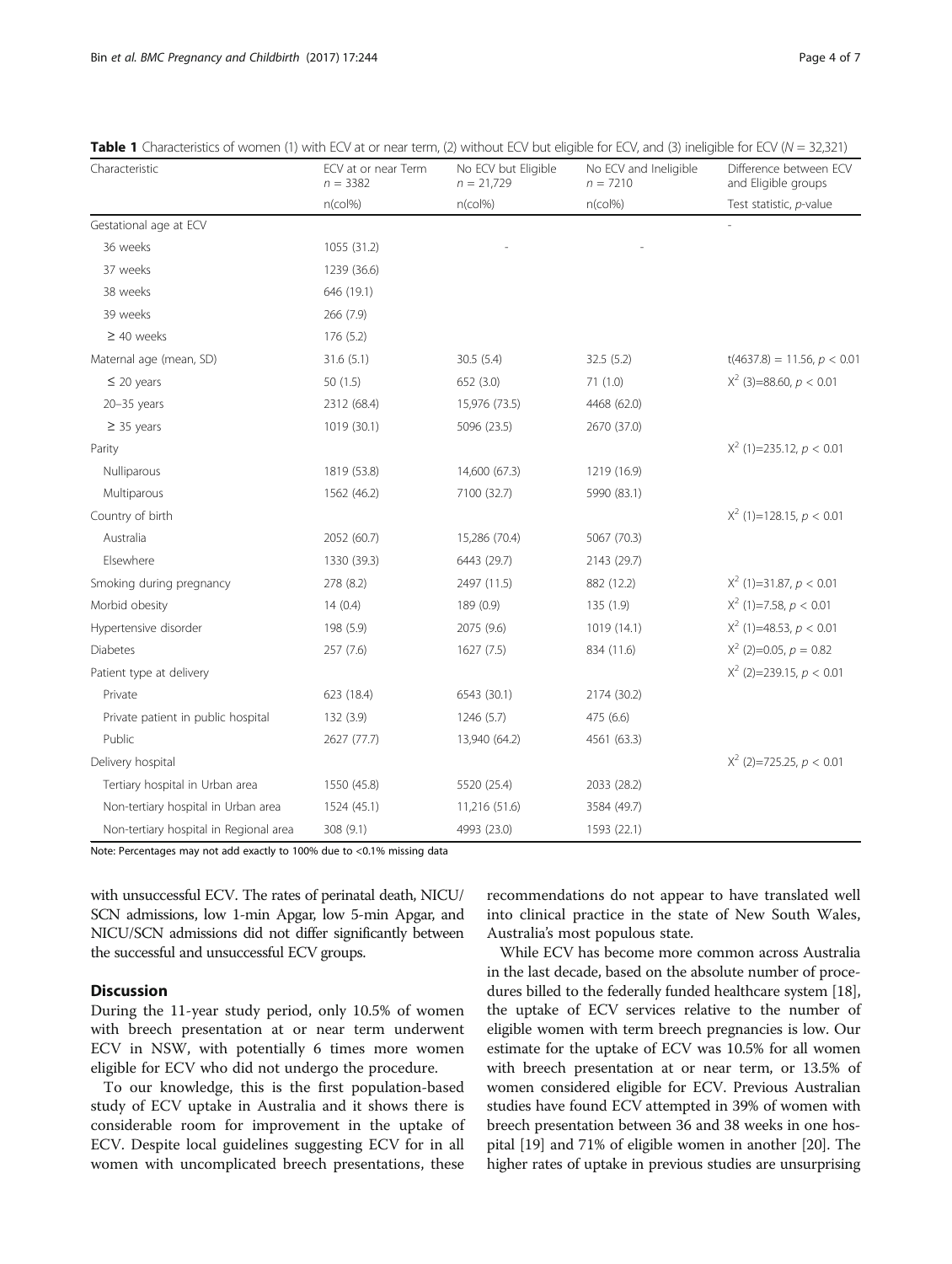| Outcome                       | Successful ECV<br>(Cephalic at birth)<br>$n = 1643$<br>$n$ (col%) | Unsuccessful ECV<br>(Breech at birth)<br>$n = 1739$<br>$n$ (col%) | Test of difference between groups<br>Test statistic, p-value |
|-------------------------------|-------------------------------------------------------------------|-------------------------------------------------------------------|--------------------------------------------------------------|
| Mode of delivery              |                                                                   |                                                                   | $X^2$ (2)=1757.48, $p < 0.01$                                |
| Vaginal birth                 | 1217 (74.1)                                                       | 76 (4.4)                                                          |                                                              |
| Caesarean section with labour | 109(6.6)                                                          | 241 (13.9)                                                        |                                                              |
| Caesarean section, no labour  | 317 (19.3)                                                        | 1422 (81.8)                                                       |                                                              |
| Gestational age at birth      |                                                                   |                                                                   | $X^2$ (5)=697.74, $p < 0.01$                                 |
| 36 weeks                      | None                                                              | 6(0.4)                                                            |                                                              |
| 37 weeks                      | 62(3.8)                                                           | 74 (4.3)                                                          |                                                              |
| 38 weeks                      | 188 (11.4)                                                        | 450 (25.9)                                                        |                                                              |
| 39 weeks                      | 465 (28.3)                                                        | 953 (54.8)                                                        |                                                              |
| 40 weeks                      | 514 (31.3)                                                        | 206 (11.9)                                                        |                                                              |
| $\geq$ 41 weeks               | 414 (25.2)                                                        | 50(2.9)                                                           |                                                              |
| Perinatal death               | 8(0.5)                                                            | x(0.2)                                                            | Fisher's exact, $p = 0.14$                                   |
| Apgar $<$ 4 at 1 min          | 46(2.8)                                                           | 39(2.2)                                                           | $X^2$ (1)=1.07, $p = 0.30$                                   |
| Apgar $<$ 7 at 5 min          | 30(1.8)                                                           | 25(1.4)                                                           | $X^2$ (1)=0.80, $p = 0.37$                                   |
| NICU/SCN admission            | 138 (8.4)                                                         | 116(6.7)                                                          | $X^2$ (1)=3.63, $p = 0.06$                                   |

<span id="page-4-0"></span>**Table 2** Birth outcomes following ECV, by presentation at delivery ( $N = 3382$ )

Note: Cell sizes <5 have been censored

given that they were conducted in tertiary centres with specialist breech services. This suggests that the provision of specialist breech clinics may facilitate the uptake of ECVs as an effective and low-cost procedure.

Contributors to the low rate of ECV uptake include selection of women for ECV based on criteria other than those stipulated in clinical guidelines and undiagnosed breech presentation. We found a lower rate of morbid obesity and hypertensive disorders in women who had ECV compared to those potentially eligible for ECV suggesting that clinicians are selectively offering ECV to lowrisk women, counter to current guidelines for best practice. Previous caesarean section was the most common reason women were deemed ineligible for ECV with only 2.6% of women with ECV having a history of caesarean section compared to 16.6% in women with breech presentation overall. There may be a clinical perception that with a previous caesarean section there are no safe options, however, there is little evidence that caesarean section should be considered an absolute contraindication for ECV [[21\]](#page-6-0). To the contrary, there is some evidence suggesting the success and associated risks of ECV in women with one previous caesarean section are similar to those in women without such history [[22](#page-6-0), [23\]](#page-6-0). Similarly, selection on factors favourable to ECV may have occurred: multiparous women were more likely to undergo ECV even though nulliparous women comprise the majority of women with breech presentation. This may also reflect different likelihoods of accepting ECV among nulliparous and multiparous women, especially if women are

counselled that success rates are higher in multiparae. This is concerning given the high risk of recurrence for breech presentation [\[24](#page-6-0)]; a lower rate of ECV uptake in nulliparous women has implications for not only the first, but also subsequent pregnancies.

Other potential barriers to ECV uptake may include ECV not being offered by clinicians or being declined by women, but the role of these factors are unclear since no population data are collected at these crucial time points. The uptake of ECV was strongly associated with the type of hospital attended by women and public/private patient status suggesting clinicians and women in private and regional hospitals need to be the targets of any intervention to promote ECV uptake.

A study in a large British maternity unit has found that ECV counselling, referral, and attempt rates have increased over recent years, and that intrapartum diagnosis of breech presentation remained the largest barrier to ECV uptake [\[25\]](#page-6-0). We suspect that trends in Australia are similar and that intrapartum diagnosis of breech presentation remains a considerable barrier to ECV uptake. We do not know how many undiagnosed breech presentations were included in the current study, but a previous study in an Australian tertiary hospital suggests intrapartum diagnosis occurred in almost 20% of cases [\[20\]](#page-6-0). Importantly however, even if this rate of intrapartum diagnosis held true for our study population, a further 40% of breech pregnancies remain eligible for ECV.

The success of ECV in the current study was 37% for nulliparous and 63% for multiparous women and these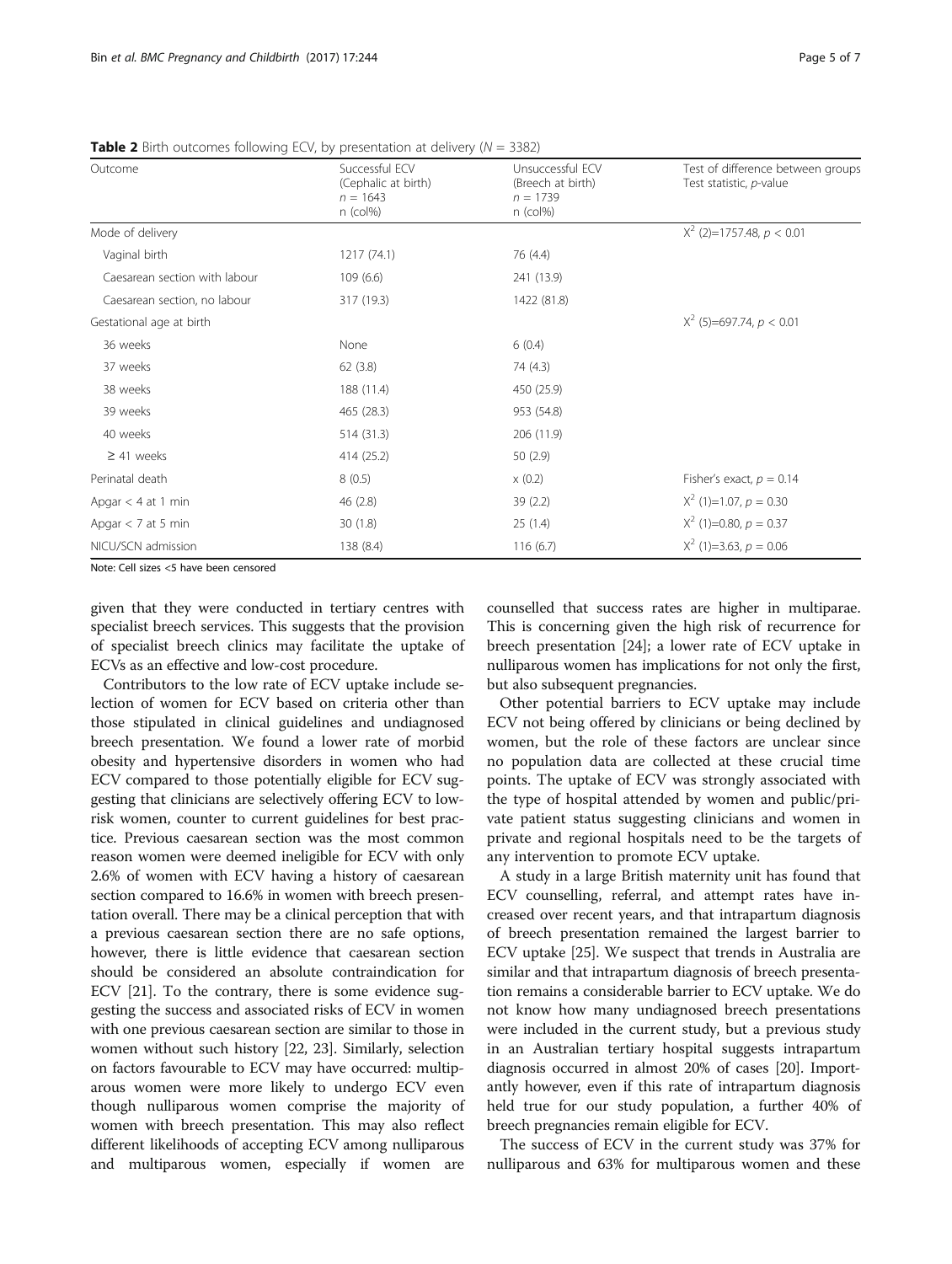rates are consistent with those previously reported in Australian hospitals [\[19, 20](#page-6-0), [26, 27](#page-6-0)]. The overall success rate of 49% was lower than the 60% success rate reported in reviews of the literature [\[1, 2\]](#page-6-0), but probably reflects lower success in the general population of pregnant women compared to selected trial participants or in specialist clinics with more experienced providers. The relative reduction in caesarean section was similar: a quarter of women with successful ECV delivered via caesarean section compared to 21% in other studies [[2\]](#page-6-0).

We found that neonatal outcomes were similar regardless of ECV success, thus providing a stronger incentive for attempting ECV in conjunction with existing evidence in the Australian setting [[19](#page-6-0), [20](#page-6-0), [26](#page-6-0), [27\]](#page-6-0), and world-wide, that the complications of ECV are rare and unrelated to the success of ECV [\[3](#page-6-0)]. The small risks of serious complications (<0.4%) leading to emergency caesarean section [[3\]](#page-6-0) must be weighed against the substantial potential benefits of a successful ECV and the advantages of avoiding a caesarean section or vaginal breech delivery.

### Strengths and limitations

The strength of this study is the use of large, reliably reported, population data for describing the characteristics and outcomes associated with ECV in Australia. Limitations of the study include potential under-ascertainment of ECV procedures and some contraindications for ECV. We found a low rate of ECV uptake and this might reflect some under-ascertainment of ECV procedures. ECVs may be performed as outpatient procedures and therefore some ECVs may be missed in these inpatient admission data. We were unable identify ineligibility for ECV based on fetal hypoxia, nuchal cord, and hyperextension of the fetal head. However these factors are unlikely to rule out a large proportion of women we have deemed eligible for ECV. Further, these and most of the other eligibility criteria are considered relative rather than absolute contraindications for ECV, suggesting our classification of eligibility for ECV is conservative.

Our definition of ECV success was based on presentation at delivery and this may result in some misclassification: a small proportion  $(3-5%)$  of pregnancies with immediately successful ECVs may revert back to breech presentation and be misclassified as "unsuccessful ECVs". A similar proportion of unsuccessful ECVs may be misclassified as successful ECVs because the fetus has turned spontaneously [[20](#page-6-0)]. This is unlikely to be problematic, given that ultimate ECV success may be viewed as achieving vaginal delivery.

We did not have information on the numbers of women who were offered and declined ECV or who experienced complications and adverse events associated with ECV. Improved monitoring and data collection via systematic recording of whether or not ECV was offered, declined, and attempted would provide valuable information on the

population coverage of ECV and barriers to its uptake. Population-based information on the characteristics of ECV procedures, such as operator experience, use of tocolysis, adverse events, as well as outcomes, would provide valuable data that could contribute to maintaining and improving the quality of ECV services.

# Conclusions

Currently the majority of women with breech presentation in NSW do not undergo ECV, although greater uptake of ECV would reduce breech presentation, diminish the associated risks and costs of caesarean section and bypass those associated with vaginal breech birth. Improved monitoring of ECV attempts, success, and outcomes will aid in identifying barriers to ECV uptake, while specialised breech services, especially those targeted to women birthing in regional areas and private hospitals, and further training or capacity building among clinicians may facilitate greater use of ECV.

#### Abbreviations

ECV: external cephalic version; NICU: neonatal intensive care unit; NSW: New South Wales, a state of Australia; SCN: special care nursery

#### Acknowledgements

We thank the NSW Ministry of Health for access to the population health data and the Centre for Health Record Linkage (CHeReL) for linkage of the datasets.

#### Funding

This work was supported by an Australian National Health and Medical Research Council (NHMRC) Centre for Research Excellence grant (1001066). JBF is supported by an Australian Research Council Future Fellowship (FT120100069). CLR is supported by an NHMRC Senior Research Fellowship (1021025). The funding sources had no involvement in the study design; collection, analysis, and interpretation of the data; or the decision to submit this paper for publication.

#### Availability of data and materials

The data comprise confidential patient records and are not available for sharing. Data access must be requested through the data guardians, the New South Wales Centre for Health Record Linkage ([http://www.cherel.org.au/\)](http://www.cherel.org.au/).

#### Ethics approval and consent to participate

Ethics approval for the data linkage, waiver of participant consent, and for conducting the study was obtained from the NSW Population Health Services Research Ethics Committee.

#### Authors' contributions

All authors contributed to the design and interpretation of this study and take responsibility for the integrity of this work. YSB conducted the data analysis. All authors contributed to the interpretation of the data, to drafting and revising the manuscript for important intellectual content, and all have approved the final version of the manuscript.

#### Consent for publication

Not applicable.

#### Competing interests

The authors declare that they have no competing interests.

#### Publisher's Note

Springer Nature remains neutral with regard to jurisdictional claims in published maps and institutional affiliations.